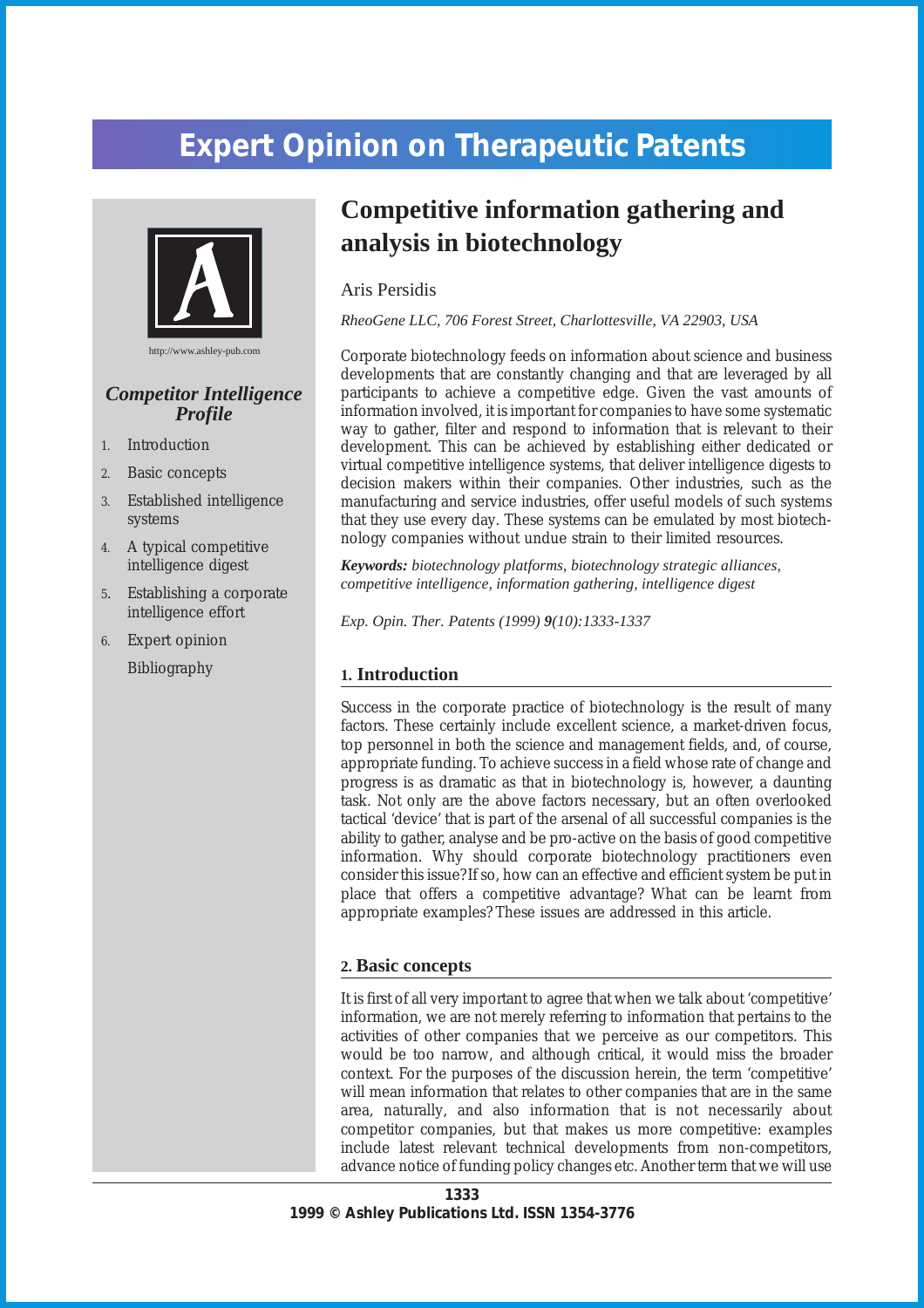<span id="page-1-0"></span>

| Company  | <b>Intelligence system characteristics</b> |
|----------|--------------------------------------------|
| AT&T     | Advanced internal integration              |
|          | Focused on customers and competitors       |
|          | Supports operations and strategic planning |
| Kodak    | Advanced information management            |
|          | Focused on market and competition          |
|          | Supports marketing and strategic planning  |
| Motorola | Company-wide integrated system             |
|          | Focused on competitors                     |
|          | Supports CEO and senior management         |

here is that of 'competitive intelligence', which is different to 'competitive information'. Here 'intelligence' means actionable information, i.e., knowledge that we actually use to do something (it is important to keep in mind that inaction is just as valid a response to such knowledge under certain circumstances as is action). The US National Security system provides us with a good working definition of 'intelligence' in this context: it is '…knowledge and foreknowledge of the world … the prelude to … decision and action' [1]. Here, it is important to note the use of 'foreknowledge', which refers to future developments and their evaluation relative to the present. In addition, 'prelude to decision and action' suggests that somehow we must try to have a system in place that will help us to capitalise on the competitive information that has been gathered. In biotechnology, effective anticipation and pro-active response to future developments is a hallmark of success.

Not only is it necessary to understand the nuances of competitive intelligence, but as the definitions above suggest, a system is necessary that will help gather, analyse and then suggest specific responses on the basis of the knowledge that has been obtained. This is the essence of a so-called 'intelligence system', which can be defined as 'the organisational means to systematically collect, analyse and disseminate information as intelligence to users who can act on it' [2]. It is important to note in this description the reference to those people in a company or entity that can take the responsibility of action on the basis of the filtered information that is presented to them. Information gathering for its own sake is of very little use to biotechnology - or any other competitive enterprise -

if it is not made use of in terms of helping to define a specific action or response.

# **3. Established intelligence systems**

Some examples of actual intelligence systems are in order here. In fact, such systems are prevalent in areas other than biotechnology. According to a 1993 survey by the US-based Conference Board, 5% of US multinational firms have complete competitive intelligence systems embedded in their operations, and 9% of European multinational firms also have such systems. These companies are typically from the manufacturing or service sectors, where the presence of a competitive intelligence system is a necessity, given product life-cycles and the extraordinary competitive circumstances such companies find themselves in. **Table 1** gives actual examples of such systems.

The examples given in **Table 1** illustrate a number of key points. For example, intelligence systems are supported typically by advanced information gathering and analysis technology. Second, these systems deliver specific types of information that are important strategically to each company, for example marketing, or competitor-specific information. Thirdly, all these systems have specific recipients for their products, and it should not be assumed that every member of senior management or others get, or should, get this actionable information.

The examples in **Table 1** do not come from the biopharmaceutical industry, where conditions are somewhat different. First, we must recognise that all major companies and a lot of the smaller ones have in-house library services that are fully proficient at gathering, storing and presenting rudimentary clipping-service type report abstracts to whoever wishes them. However, whether they have an intelligence system organised along the lines given above is highly variable. What such companies often have are so-called 'technology assessment' offices. There may be one in Europe, one in the US and one in Japan. Their function is to monitor science and business developments in their geographical regions, and to report back any interesting opportunities for out- or in-licensing and collaborations, in addition to basic competitor monitoring. Also, these offices may be the first port of call for smaller companies wishing to present themselves to the bigger parent companies. As such, biopharmaceutical company technology

<sup>©</sup> Ashley Publications Ltd. All rights reserved. *Exp. Opin. Ther. Patents* (1999) **9**(10)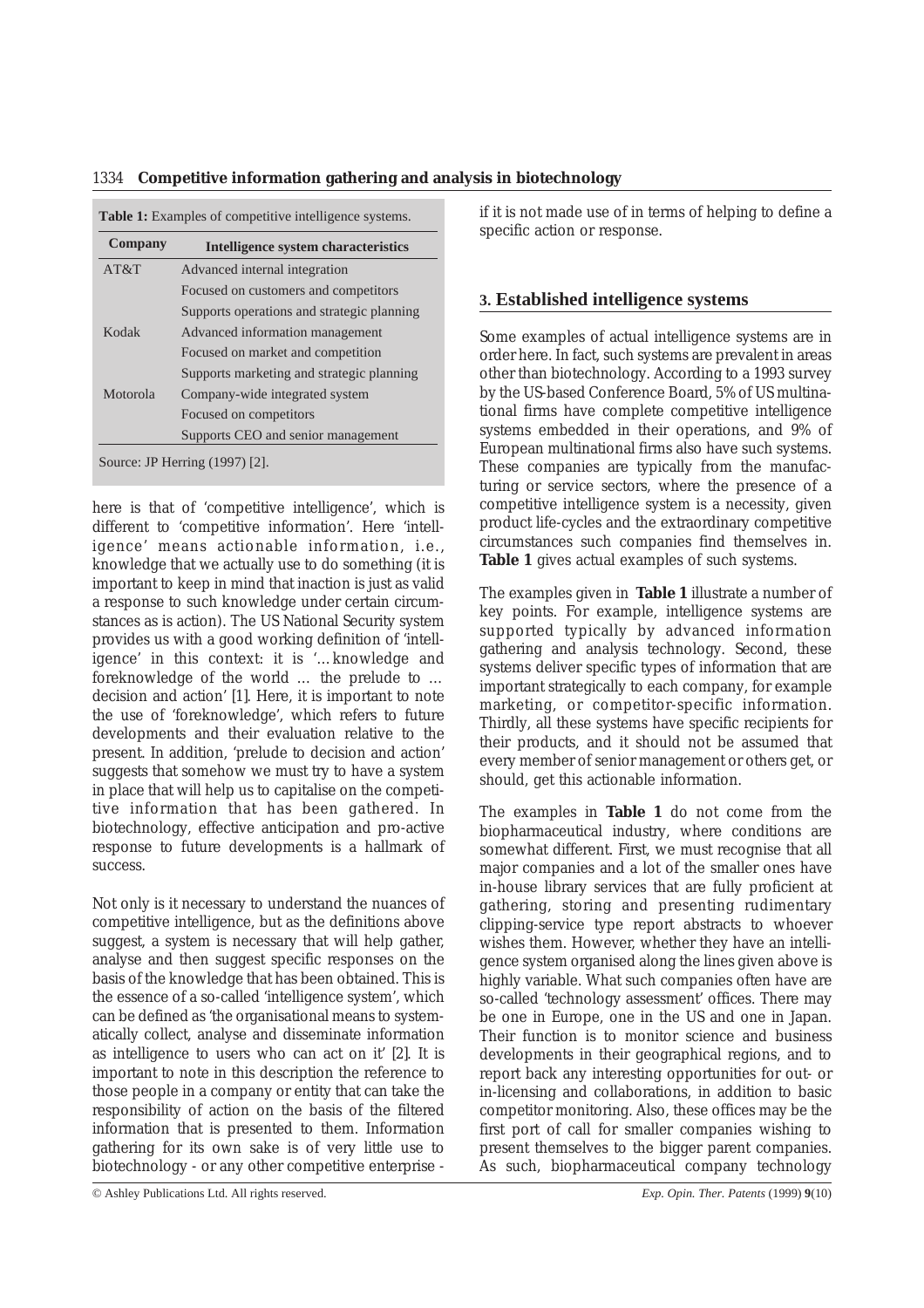<span id="page-2-0"></span>assessment offices can be thought of as opportunity identifiers, and not merely as threat alert services [3].

One particular aspect of such offices, or others that serve similar functions, is that they often focus on pre-defined trigger events that have been identified as preambles to significant corporate situations that require immediate responses. One example of a trigger event is the reporting of successful Phase II clinical trial results by biotech companies. This means that there is a very high probability that a Phase III trial will follow. Since significant value has been created once a drug lead has achieved such Phase II results, large pharmaceutical companies will often decide at this point to get involved and establish a strategic alliance. Hence, foreknowledge or anticipation of successful Phase II results is a key trigger event in the biopharmaceutical industry, and is a key deliverable by competitive intelligence systems in the field. Another example of a trigger event is the issuing of a patent. Since biotechnology is particularly rich in patenting activities, knowledge and foreknowledge of these events is a critical competitive advantage.

It is instructive to keep in mind that many of the best-known pharmaceutical companies participate in the so-called Pharmaceutical Documentation Ring (PDR), first established in 1958, and with a total of 29 members as of July 1999. This network was established so that its members could themselves exchange non-confidential information about data gathering and analysis methods. The PDR holds regular conferences where issues including archiving, data mining, document searching etc. are discussed [4].

## **4. A typical competitive intelligence digest**

The intelligence systems referred to above aim to inform in a pro-active manner and to deliver actionable information. The actual deliverable of such a system is often referred to as a competitive intelligence digest, which is nothing more than a representation of the actionable information tailored to the requirements and needs of each company. Before we develop a working example of such a competitive intelligence digest that can be used by biotechnology companies, it is important to understand the real nature of the information needs of such companies.

In essence, there are two types of information required by a biotechnology company: one is science

Report number/ Internal reference Date delivered: Category: clinical; science; business; patents Period covered: Contributors: Events Relevance to company Interpretation -Action options (Threat; Opportunity; Reactive; Pro-active) Relevance to prior actions: Current digest methodology (sources, interviews etc.):

**Figure 1:** Example of an intelligence digest [6].

and the other is business. Ultimately, in both cases the nature of the information is the same. Whether from the science side or the management side, what is required is knowledge of one's own field, of related fields, and also of the broader contextual parameters that characterise the industry as a whole.

With the above in mind, a good intelligence digest would have to deliver actionable information in all three information areas, namely specific, broader, and finally contextual. It is also important to remember that if actionable information is based purely on information that is gathered from third party public sources, one runs the risk of delivering actionable information that carries with it the same biases as the source, which is a very significant danger indeed [5]. The key to good competitive intelligence digests is that they stem from intelligence systems that begin with information that is publicly available, and use this as a basis to get further data directly from human sources. In other words, the intelligence system begins by gathering public data, and then this thirdparty data is integrated with information obtained directly from human sources. Finally, companyspecific context is used to deliver this information in an actionable format, namely one that will enable decision makers to take decisions and act in an informed way. A typical working structure of a competitive intelligence digest is shown in **Figure 1**.

Biotechnology is replete with good examples of the usefulness of systems such as the one above. For example, how would it be possible to be aware in a pro-active manner of competitive developments in all the platform technologies of modern biotechnology,

© Ashley Publications Ltd. All rights reserved. *Exp. Opin. Ther. Patents* (1999) **9**(10)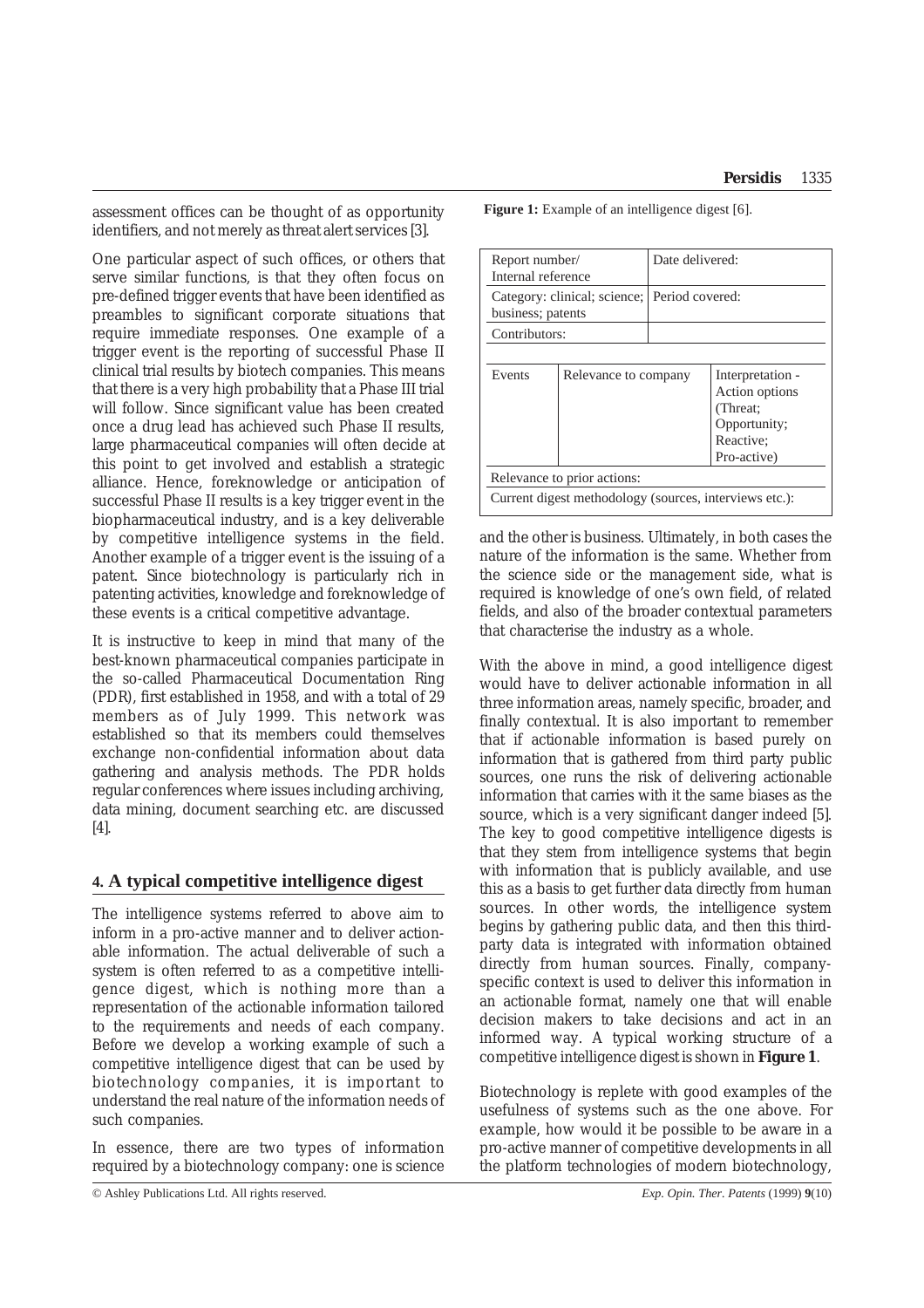#### <span id="page-3-0"></span>1336 **Competitive information gathering and analysis in biotechnology**

such as genomics, proteomics, combinatorial chemistry, high-throughput screening and others? Combinatorial chemistry alone has at least 180 participating companies [6]. A simple passive effort of information gathering would be totally inadequate in today's world, and would lead to nothing but follower-type behaviour.

# **5. Establishing a corporate intelligence effort**

It is often argued that few companies have the luxury to be able to establish a proper competitive intelligence system, akin to the examples given earlier on. In fact, establishing such as system is cheaper and easier than one might first think.

First, it is not necessary to hire in extra people to carry out the task. In all companies senior scientists and managers actually carry out the tasks that would be required to produce a rue intelligence digest. These tasks, however, are simply never integrated into a digest, and most companies do not have a person whose responsibility it is to perform this task. Depending on the size of the company, an intelligence system can consist of anything from one to five or more people who already work for the company, with their associated costs, but nothing more. In this mode, which is the best one for most biotechnology companies, the intelligence system does not have full-time employees, but is a virtual one. In practice, specific tasks, such as primary information gathering, interviews, and finally integration are assigned to already existing employees who should come from both the science and also the management sides. These employees would spend no more than two full days per month on the system delivering a monthly digest, which is a good frequency for such efforts (anything more regular would run the risk of becoming noise). Since a critical component of the process is the integration of the data and delivery of actionable information, this would be the responsibility of one or two senior individuals. In this mode, any company can instigate a basic intelligence system, without fear of costs or wasted resources. The opportunity cost is actually an opportunity gain, because nothing in the activities and deliverables of the team of people who carry out the intelligence task is outside the normal purview of these individuals in a biotechnology company [7].

#### **6. Expert opinion**

In an industry characterised by a very rapid rate of change, with technical, business and intellectual property advances that are all leveraged constantly to achieve competitive advantage, whoever knows more in advance and responds to that knowledge typically wins. This is the arena of competitive intelligence systems, which are nothing more than systematic efforts to gather, filter, analyse and then present in a way that is useful for action any information that is relevant to a company. If proof is required that such systems are necessary or useful, one needs only to look at common household company names to realise that all these companies have such systems in place. It stands to reason that biotechnology should have such systems also, and indeed some companies do. The resources required are not significant; if the system is not a dedicated but a virtual one, the rewards are likely to be quite significant.

# **Bibliography**

Papers of special note have been highlighted as:

- of interest •• of considerable interest
- 
- 1. US National Security agencies, referenced by [2]. Useful definitions of competitve intelligence
- 2. HERRING J: **Presentation at Wharton School of Business, Penn. USA.** *The Futures Group* (1997).
- Relevant concepts in information gathering.
- 3. HERRING JP: **Scientific and technical intelligence: the key to R&D.** *J. Bus. Strategy* (1993) **14**(3):10-12.
- •• Very relevant information regarding competitive intelligence systems in companies.
- 4. DUBOSC Y, MULLEN A, OTTO C: **Multinational pharmaceutical companies gather in Berlin for PDR AGM.** *Drug News Perspect*. (1998) **11**(1):58-63.
- Interesting information on pharmaceutical industries' information gathering practices.
- 5. MULLEN A, BLUNCK M, KALBFLEISCH E, MOLLER E, ROHBECK HG: **Assessment from an industrial user perspective, of some major competitor information files on pharmaceutical development products.** *J. Inf. Sci.* (1997) **23**(1):9-23.
- •• Very relevant review of biopharmaceutical industries' information gathering practices.
- 6. Biovista: **Combinatorics Industry Review & Company Database.** *www.biovista.com* (1999).
- Appropriate case study of a biotechnological platform technique.

© Ashley Publications Ltd. All rights reserved. *Exp. Opin. Ther. Patents* (1999) **9**(10)